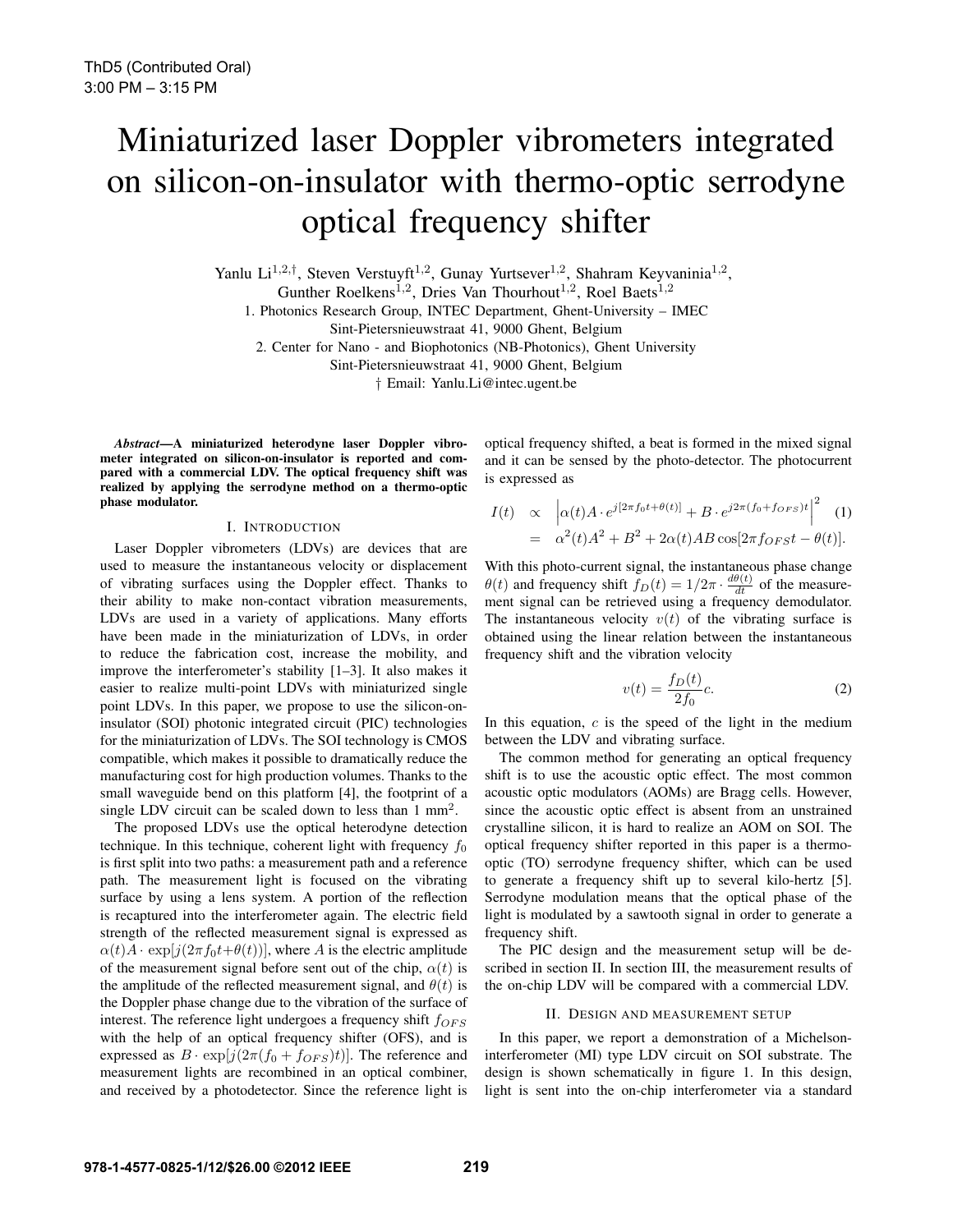

Figure 1. Schematic show of a Michelson type on-chip LDV with thermooptic based serrodyne optical frequency shifter (OFS). In the figure, *GC* means grating coupler.



Figure 2. The setup used to measure mirror vibrations with on-chip LDVs. In the figure, *PD* stands for photo-detector, and *DAQ* for data acquisition card.



Figure 3. Flow chart for the numerical demodulation.



Figure 4. I&Q vector trace for two different vibrations: 4(a) is a vibration with the amplitude larger than half a wavelength of the light; 4(b) is one with amplitude less than half a wavelength. Both figures are from results measured by the on-chip LDV.

grating coupler. The measurement light is sent out of the chip via a tilted grating coupler which was designed to suppress on-chip reflections [6]. The reflected measurement light is coupled back to the chip via the same tilted grating coupler. An on-chip reflector is used to reflect the reference light. The measurement and reference lights are recombined in the 2x2 3dB multimode-interferomter (MMI) and sent to an external photo-detector via a second standard grating coupler.

The OFS is realized by applying a serrodyne modulation in a TO phase modulator on the reference arm, which basically includes an optical waveguide, a Titanium heater, and an intermediate layer of Benzocyclobutene (BCB) which is used to avoid strong optical absorptions by the heater. The thickness of the BCB is around 600 nm. By applying a repetitive square-root-of-time voltage across the heater and creating a temperature change in the underlying waveguide, a sawtooth phase change can be generated in the guided light. In order to create a maximal phase shift of  $2\pi$ , the peak-to-peak voltage of the driving signal is adjusted and chosen to be 5.62 V, which corresponds to an averaging power is around 16 mW. Due to the bandwidth limit of the heater on BCB, the generated frequency shift is only 2 kHz.

The the test setup for the on-chip LDV is schematically shown in figure 2. The light used for the measurement is sent into the chip from an external DFB laser via a fiber. Two aspherical lenses are used to focus the measurement light perpendicularly onto a mirror which is attached to a piezo-stack. The vibration of the piezo-stack is controlled by a sinusoidal voltage source. The mixed light on chip is sent to an external photo-detectors via another fiber. In this measurement, a fiber array was used instead of two fibers.

The flow chart of the demodulation process in the computer

is shown in figure 3. With this method, two signals (*I* and *Q*) with orthogonal phases are generated. An I&Q vector graph is plotted in figure 4. The angle of the vector directly relates to the displacement of the mirror. It is sometimes found that the center of the circle is not in the origin. This deviation is mainly caused by the spurious reflections in the chip and a bad driving signal in the serrodyne OFS. The spurious reflections may occur on a grating coupler, a beam splitter, a small waveguide bend or even the backside of the chip. A numerical method was implemented to shift the center of the circle back to the origin. Although this method can somehow compensate the deviations due to the spurious reflections, the noise introduced by these spurious reflections cannot be fully canceled. Many efforts should be done to suppress spurious reflections as much as possible. If the serrodyne signal is not good enough, the circle can also become an ellipse, with its eccentricity determined by the relative strength of the other order harmonics compared with that of the fundamental order. The thickness of the edge of the I&Q curve is caused by the noise from the laser.

### III. MEASUREMENT RESULTS

Displacement results recovered from the on-chip LDV are compared with those from a commercial LDV from Polytec. The time dependent displacements for both measurements are shown in figure 5. Note that the two measurements were done separately, so we didn't try to match the phases of the results. The curves shown in figure  $5(a)$  are for the measurements on a piezo-stack driven by a 22.6 Hz sinusoidal voltage signal with a peak-to-peak value of 50 V. The curves in figure 5(b) are for the same vibrating frequency but with a peak-to-peak driving voltage of 100 V. The vibrations were distorted due to the excitation of higher acoustic harmonic orders. It can be